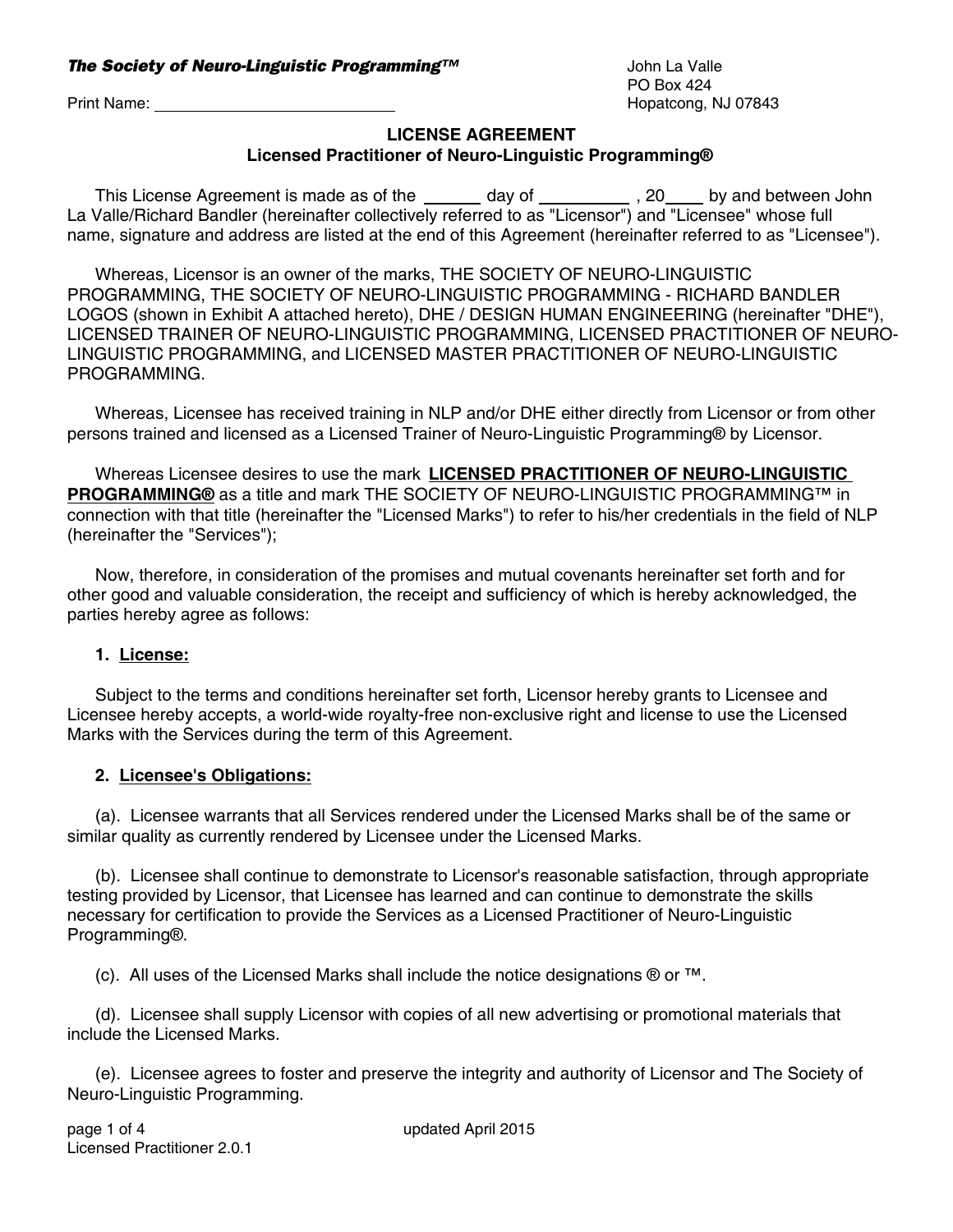#### **The Society of Neuro-Linguistic Programming™** and the Society of Neuro-Linguistic Programming™

Print Name: Name: Name: Name and Allen Controller Controller Controller Controller Controller Controller Controller Controller Controller Controller Controller Controller Controller Controller Controller Controller Control

PO Box 424

(f). Licensee hereby agrees not to certify or assist in the certification of others in NLP or DHE.

#### **3. Licensor's Rights:**

Licensee hereby agrees that it will not acquire any trademark rights in the Licensed Marks anywhere in the world and that any use of the Licensed Marks shall inure solely to the benefit of Licensor.

#### **4. Indemnification:**

Licensor disclaims and provides Licensee with the rights granted hereunder without any representations or warranties regarding the Licensed Marks. Furthermore, Licensor assumes no liability to Licensee or to any third party with respect to the quality of the Services provided by Licensee under the Licensed Marks. Licensee hereby assumes all responsibility for and agrees to indemnify and to hold Licensor harmless against any and all damages, losses, claims, demands, liability, judgment costs, suits or other expenses whatsoever arising out of or relating to Licensee's use of the Licensed Marks and/or Licensee's promotion, advertising, use or sale of Services, including Licensor's reasonable attorneys' fees incurred in the defense of any action against Licensor.

#### **5. Term and Termination:**

(a). This Agreement shall come into full force and effect as of the Effective Date and shall be in effect for a period of two (2) years from said Effective Date.

(b). Upon expiration of the initial two year period (or any extension thereof), Licensee shall be entitled to request an extension of this Agreement for a further period of two (2) years. Subject to and conditioned upon Licensee being in full compliance of this Agreement, attending and receiving further training from Licensor and/or demonstrating continued proficiency in NLP and/or DHE, such renewal will be granted.

(c). Licensor shall have the right to terminate this Agreement in the event of a material breach by Licensee of any of the terms, conditions, representations or warranties of this Agreement, unless such breach is cured within thirty (30) days after written notice of such breach; such termination shall be without prejudice to any other remedy Licensor may have against Licensee.

(d). Upon termination: (i) all rights granted to Licensee hereunder shall automatically revert to Licensor; and (ii) within thirty (30) days of termination, Licensee shall cease any and all use of the Licensed Marks, shall cease to provide any and all Services under the Licensed Marks, shall cease to have the right to represent certification by Licensor, and shall cease representing any affiliation with, certification by or approval of Licensor and/or The Society of Neuro-Linguistic Programming.

(e). Licensee's obligations to Licensor under this Agreement shall survive any termination of this Agreement.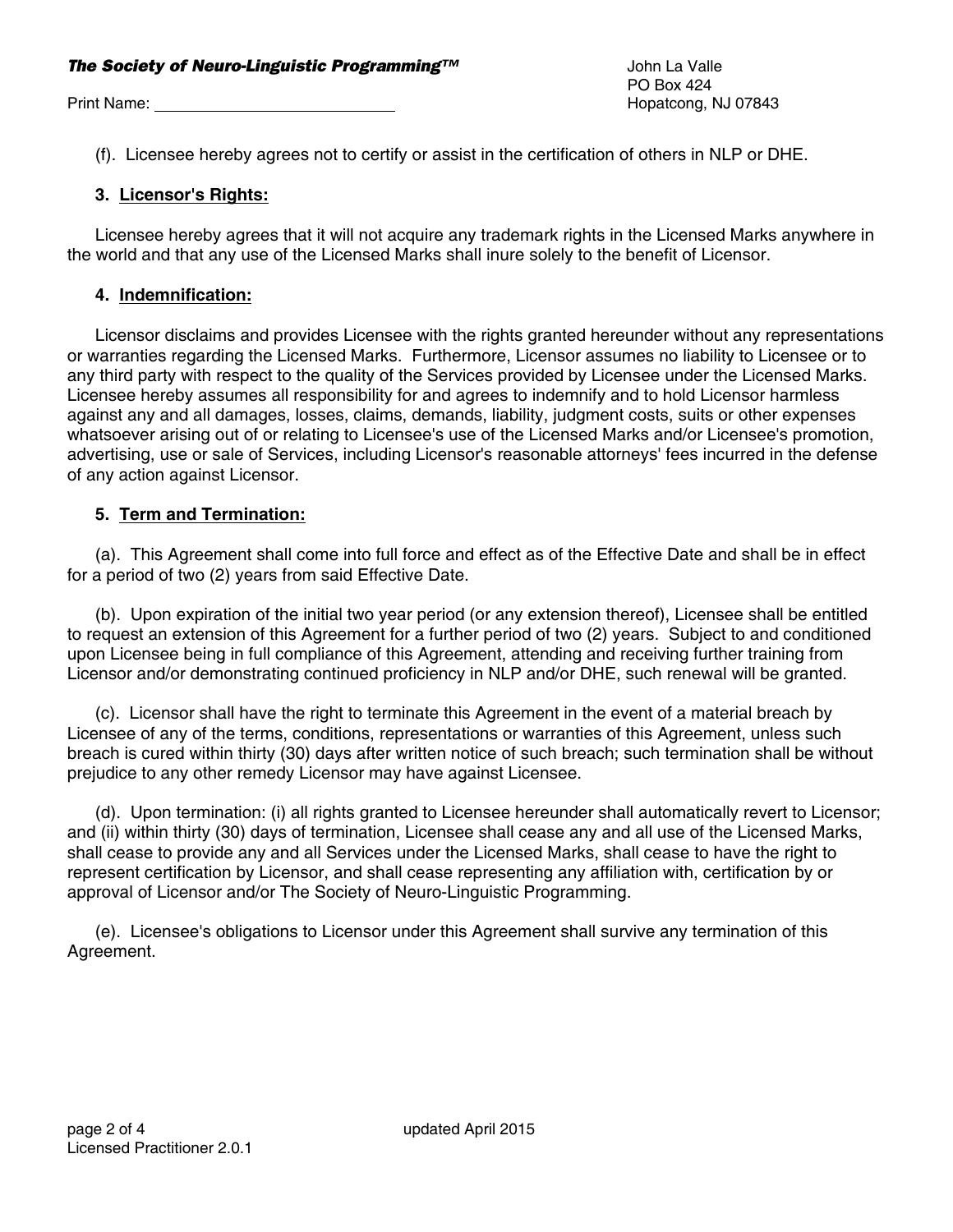# **The Society of Neuro-Linguistic Programming™** and the Society of Neuro-Linguistic Programming™ PO Box 424 Print Name: Note and the Manual Contract of the Manual Contract of the Hopatcong, NJ 07843 Neuro-Linguistic <sub>Seuro-</sub>Lingu<sub>isti</sub> Vchard Bandler

Exhibit A

## **6. Miscellaneous:**

(a). Licensee may not assign this Agreement or the rights or obligations hereunder without the prior written consent of Licensor.

(b). Nothing contained in this Agreement shall in any way be construed to create an agency relationship, partnership or joint venture between the parties, and neither party shall have the power to obligate or bind the other in any manner whatsoever.

(c). The parties acknowledge that, except as expressly set forth herein, neither party has made any representations or warranties of any kind, either express or implied.

(d). The invalidity or unenforceability of any particular provision of this Agreement shall not affect the other provisions hereof, and this Agreement shall be construed in all respects as if such invalid or unenforceable provisions were omitted.